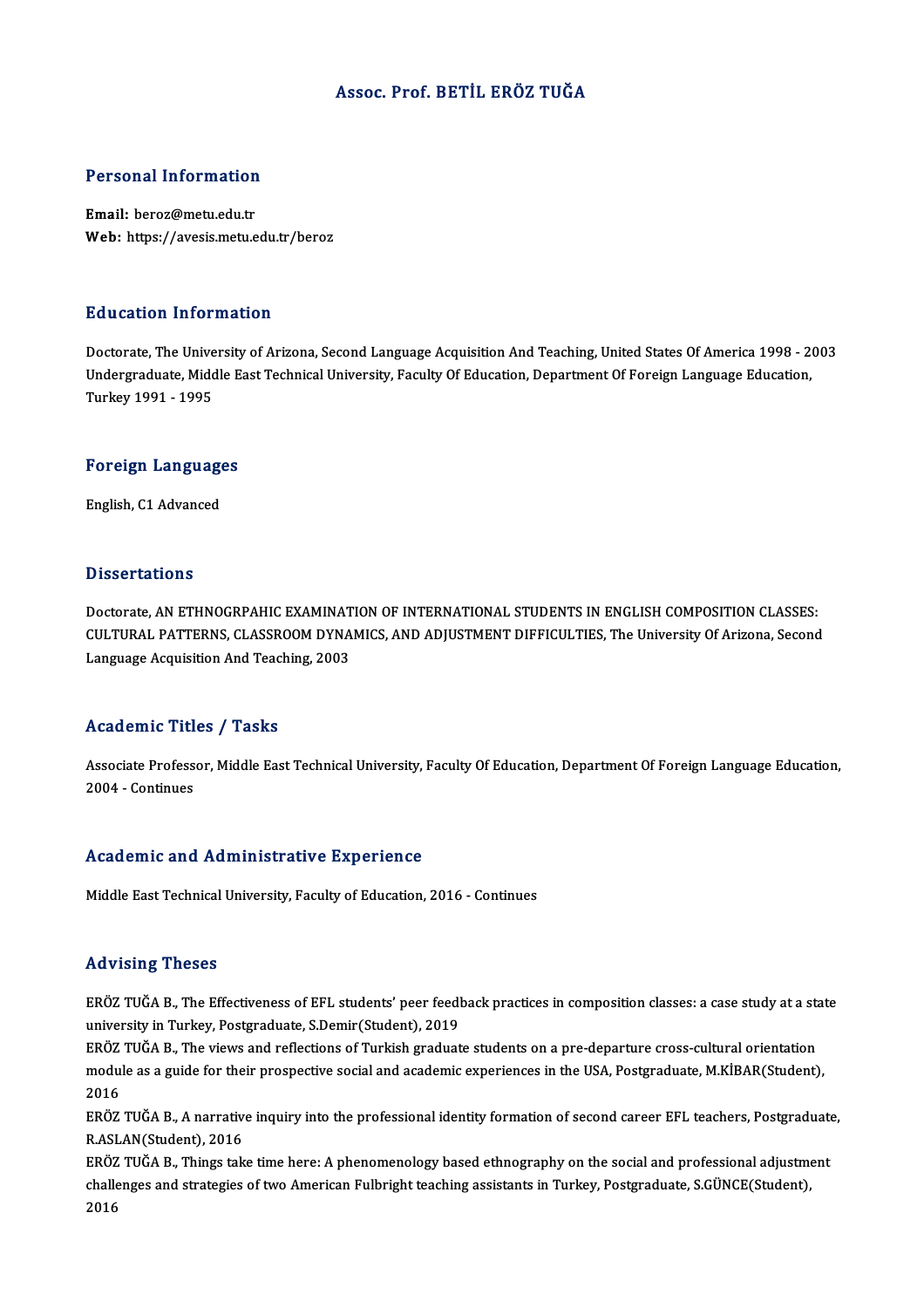eräär<br>ERÖZ TUĞA B., "Things take time here": a phenomenology based ethnography on the social and professional adjustment<br>Abellenges and strategies of two american fulbright togebing assistants in Turkey, Bestgraduate, S.Cü ERÖZ TUĞA B., "Things take time here": a phenomenology based ethnography on the social and professional adjustment<br>challenges and strategies of two american fulbright teaching assistants in Turkey, Postgraduate, S.Günce(St ERÖZ TUĞA B., "Things take time here": a phenomenology based ethnography on the social and professional adjustme<br>challenges and strategies of two american fulbright teaching assistants in Turkey, Postgraduate, S.Günce(Stud challenges and strategies of two american fulbright teaching assistants in Turkey, Postgraduate, S.Günce(Student), 2016<br>ERÖZ TUĞA B., An Analysis of the needs and perceptions of english language teachers and students in an ERÖZ TUĞA B., An Analysis of the needs and perceptions of english language teachers and students in an EAP cour<br>Postgraduate, M.Demir(Student), 2015<br>ERÖZ TUĞA B., An explatory case study of English language teachers with s

Postgraduate, M.Demir(Student), 2015<br>ERÖZ TUĞA B., An explatory case study of English language teachers with study abroad experiences: Intercul<br>communicative competence related perceptions and implications, Postgraduate, N ERÖZ TUĞA B., An explatory case study of English language teachers with study abroad experiences: Intercultural<br>communicative competence related perceptions and implications, Postgraduate, N.TÜTÜNCÜ(Student), 2014<br>ERÖZ TUĞ communicative competence related p<br>ERÖZ TUĞA B., Native and nonnative<br>Doctorate, O.SKLIAR(Student), 2014<br>ERÖZ TUĞA B. An evpleratory 2000 ERÖZ TUĞA B., Native and nonnative English-speaking teachers in Turkey: Teacher perceptions and student attitu<br>Doctorate, O.SKLIAR(Student), 2014<br>ERÖZ TUĞA B., An exploratory case study of pre-service efl teachers' sense o

Doctorate, O.SKLIAR(Student), 2014<br>ERÖZ TUĞA B., An exploratory case study of pre-service efl teachers' sense of efficacy beliefs and perceptions of<br>mentoring practices during practice teaching, Doctorate, A.Ş.(Student), 2 ERÖZ TUĞA B., An exploratory case study of pre-service efl teachers' sense of efficacy beliefs and perc<br>mentoring practices during practice teaching, Doctorate, A.Ş.(Student), 2012<br>ERÖZ TUĞA B., The role of call in promoti

ERÖZ TUĞA B., Exploring technology integration approaches and practices of preservice and in-service english language<br>teachers, Postgraduate, M.Akcaoğlu(Student), 2008 ERÖZ TUĞA B., The role of call in promoting learner<br>ERÖZ TUĞA B., Exploring technology integration app<br>teachers, Postgraduate, M.Akcaoğlu(Student), 2008<br>ERÖZ TUĞA B. Condor representations and sender l ERÖZ TUĞA B., Exploring technology integration approaches and practices of preservice and in-service english language<br>teachers, Postgraduate, M.Akcaoğlu(Student), 2008<br>ERÖZ TUĞA B., Gender representations and gender bias i

teachers, Postgraduate, M.Akcaoğlu(Student), 2008<br>ERÖZ TUĞA B., Gender representations and gender bias in elt textbooks pu<br>textbooks published in Turkey and Iran, Postgraduate, O.S(Student), 2007<br>ERÖZ TUĞA B., The analysis ERÖZ TUĞA B., Gender representations and gender bias in elt textbooks published in the Middle East : a case study<br>textbooks published in Turkey and Iran, Postgraduate, O.S(Student), 2007<br>ERÖZ TUĞA B., The analysis of the p

textbooks published in Turkey and Iran, Postgraduate, O.S(Student), 2007<br>ERÖZ TUĞA B., The analysis of the perceptions of english language instructors at tobb university of economics and<br>technology regarding inset content,

### Articles Published in Journals That Entered SCI, SSCI and AHCI Indexes

rticles Published in Journals That Entered SCI, SSCI and AHCI Indexes<br>I. Opportunities and Resources for Pre-service English Teachers to Teach Writing: The Case of<br>Northern Cunnus nos 1 ashistica<br>1.<br>Northern Cyprus<br>0. Cargin A - L Opportunities and Resources<br>Northern Cyprus<br>Ozbilgin-Gezgin A., ERÖZ TUĞA B.<br>SECOND LANCUACE WEITING IN Northern Cyprus<br>Ozbilgin-Gezgin A., ERÖZ TUĞA B.<br>SECOND LANGUAGE WRITING INSTRUCTION IN GLOBAL CONTEXTS: ENGLISH LANGUAGE TEACHER

Ozbilgin-Gezgin A., ERÖZ TUĞA B.<br>SECOND LANGUAGE WRITING INSTRUCTION IN GLOBAL CONTEXTS: ENGLISH LANGUAG<br>PREPARATION AND DEVELOPMENT, vol.76, pp.195-221, 2020 (Journal Indexed in SSCI)<br>Reflective feedback sessions using vi SECOND LANGUAGE WRITING INSTRUCTION IN GLOBAL CORPORENT, vol.76, pp.195-221, 20<br>II. Reflective feedback sessions using video recordings<br>EPÖZ TUČA P

### PREPARATION<br>Reflective fee<br>ERÖZ TUĞA B.<br>ELT JOUPNAL II. Reflective feedback sessions using video recordings<br>ERÖZ TUĞA B.<br>ELT JOURNAL, vol.67, no.2, pp.175-183, 2013 (Journal Indexed in SSCI)

ERÖZ TUĞA B.<br>ELT JOURNAL, vol.67, no.2, pp.175-183, 2013 (Journal Indexed in SSCI)<br>III. The Role of Computer-Assisted Language Learning (CALL) in Promoting Learner Autonomy<br>MITH II A. ERÖZ TUĞA B ELT JOURNAL, vol.67, no.<br>The Role of Computer-<br>MUTLU A., ERÖZ TUĞA B.<br>EURASIAN JOURNAL OF E The Role of Computer-Assisted Language Learning (CALL) in Promoting Learner Autonomy<br>MUTLU A., ERÖZ TUĞA B.<br>EURASIAN JOURNAL OF EDUCATIONAL RESEARCH, vol.13, no.51, pp.107-122, 2013 (Journal Indexed in SSCI)<br>Comparing siv

MUTLU A., ERÖZ TUĞA B.<br>EURASIAN JOURNAL OF EDUCATIONAL RESEARCH, vol.13, no.51, pp.107-122, 2013<br>IV. Comparing six video chat tools: A critical evaluation by language teachers<br>EPÖZ TUČA B. Sodlar P. EURASIAN JOURNAL OF<br>Comparing six video<br>ERÖZ TUĞA B., Sadler R.<br>COMPUTERS & EDUCATI ERÖZ TUĞA B., Sadler R.<br>COMPUTERS & EDUCATION, vol.53, no.3, pp.787-798, 2009 (Journal Indexed in SCI)

#### Articles Published in Other Journals

rticles Published in Other Journals<br>I. Sözlü Türkçe Derlemi ve Türkçe Ulusal Derleminde U(lan)'ın Edimbilimsel Bir İncelemesi<br>ISIK CÜLER H. ERÖZ TUČA R ISIST ABIBIKA IN SERIK<br>Sözlü Türkçe Derlemi ve T<br>IŞIK GÜLER H., ERÖZ TUĞA B.<br>Dil*ye Edebiyat* Dergisi vel 14 Sözlü Türkçe Derlemi ve Türkçe Ulusal Derleminde U(lan)'ın Edimbilimse<br>IŞIK GÜLER H., ERÖZ TUĞA B.<br>Dil ve Edebiyat Dergisi, vol.14, pp.37-60, 2017 (Other Refereed National Journals)<br>Mentering expectations and experiences o IŞIK GÜLER H., ERÖZ TUĞA B.<br>Dil ve Edebiyat Dergisi, vol.14, pp.37-60, 2017 (Other Refereed National Journals)<br>II. Mentoring expectations and experiences of prospective and cooperating Teachers during practice<br>teaching

## Dil ve Ede<br>Mentorin<br>teaching<br>EPÖZ TUČ Mentoring expectations and experience<br>teaching<br>ERÖZ TUĞA B., RAKICIOĞLU SÖYLEMEZ A. Ş.<br>AUSTRALIAN JOURNAL OF TEACHER EDUCA

teaching<br>ERÖZ TUĞA B., RAKICIOĞLU SÖYLEMEZ A. Ş.<br>AUSTRALIAN JOURNAL OF TEACHER EDUCATION, vol.39, no.10, pp.146-168, 2014 (Refereed Journals of Other ERÖZ TUĞA I<br>AUSTRALIAN<br>Institutions)<br>Attitudes et AUSTRALIAN JOURNAL OF TEACHER EDUCATION, vol.39, no.10, pp.146-168, 2014 (Referristions)<br>III. Attitudes of university faculty towards English medium instruction in Turkey<br>EPÖZ TUČA P. ÖLCÜ DİNGER Z Institutions)<br>III. Attitudes of university faculty towards English medium instruction in Turkey

Çankaya University Journal of Humanities and Social Sciences, vol.10, no.2, pp.185-200, 2013 (Other Refereed<br>National Journals) ERÖZ TUĞA B., ÖLÇÜ DİNÇER Z.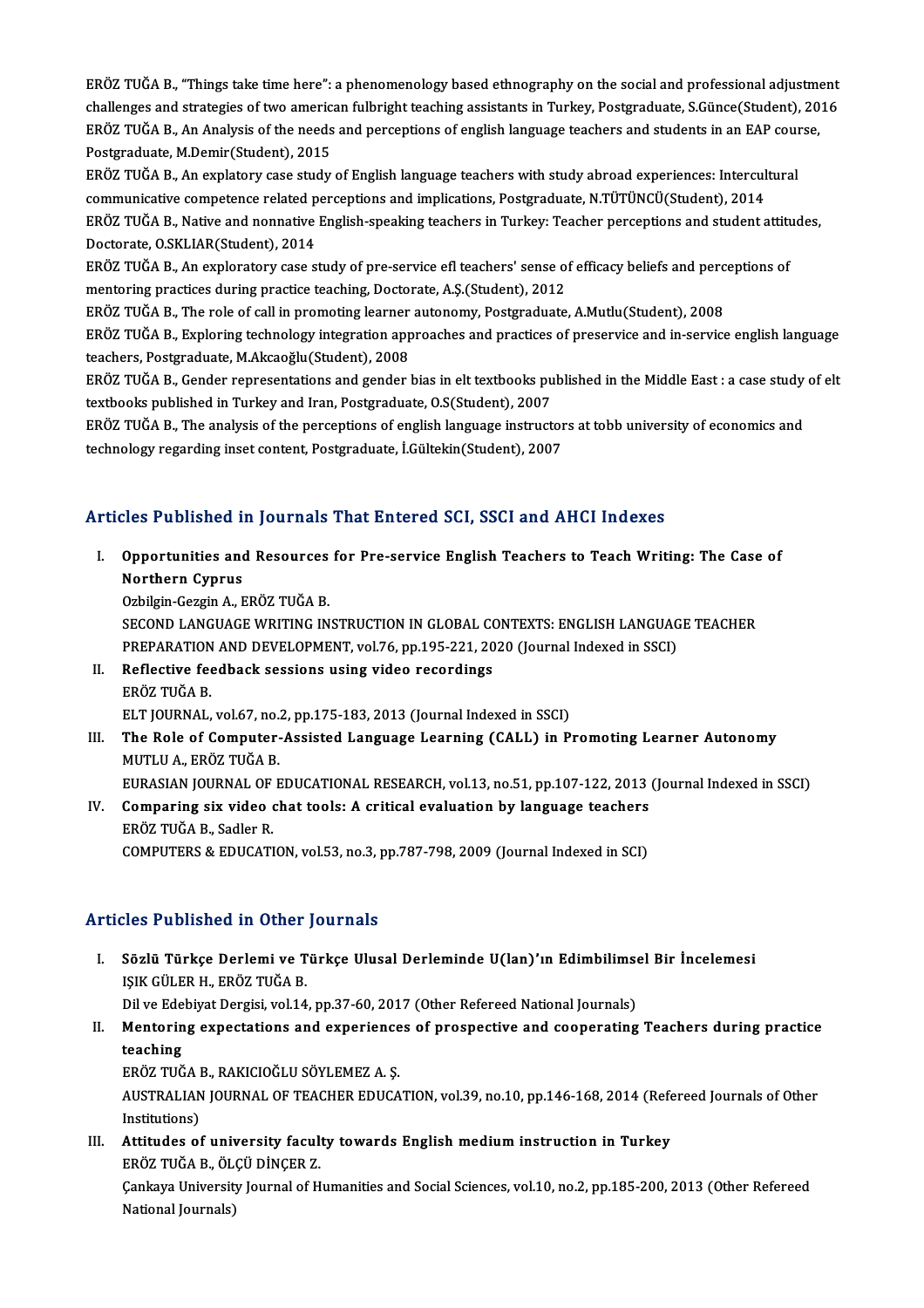IV. Using literature and movies for integrated skills development in English Language Teaching<br>FRÖZ TUČA B Using literatı<br>ERÖZ TUĞA B.<br>TESL Penerter Using literature and movies for integrated skills development in English La<br>ERÖZ TUĞA B.<br>TESL Reporter, vol.42, no.1, pp.58-65, 2009 (Refereed Journals of Other Institutions)<br>L.Bafyae You An examination of English refusels

ERÖZ TUĞA B.<br>TESL Reporter, vol.42, no.1, pp.58-65, 2009 (Refereed Journals of Other Institutions)<br>V. I Refuse You An examination of English refusals by native speakers of English Lao and Turkish<br>RANDALL S. ERÖZ TUĞA B. TESL Reporter, vol.42, no.1,<br>I Refuse You An examina<br>RANDALL S., ERÖZ TUĞA B.<br>Arizona Warking Baners in I Refuse You An examination of English refusals by native speakers of English Lao and Turkish<br>RANDALL S., ERÖZ TUĞA B.<br>Arizona Working Papers in Second Language Acquisition and Teaching, vol.9, pp.53-80, 2002 (Refereed Jou

RANDALL S., ERÖZ TU<br>Arizona Working Pap<br>of Other Institutions)

# of Other Institutions)<br>Books & Book Chapters

- ooks & Book Chapters<br>I. Symbolic interactionism and language teaching<br>FRÖZ TUČA R er a book d<br>Symbolic inte<br>ERÖZ TUĞA B.<br>in: Theoretical Symbolic interactionism and language teaching<br>ERÖZ TUĞA B.<br>in: Theoretical considerations in language education Implications for English Language Teaching, Eröz-Tuğa, Betil,<br>Editor Nüans Yaungkk, Ankana nn 122,125, 2015 ERÖZ TUĞA B.<br>in: Theoretical considerations in language education<br>Editor, Nüans Yayıncılık, Ankara, pp.123-135, 2015<br>A Guideline for Transeribing Conversations fo in: Theoretical considerations in language education Implications for English Language Teaching, Eröz-Tuğa, Beti<br>Editor, Nüans Yayıncılık, Ankara, pp.123-135, 2015<br>II. A Guideline for Transcribing Conversations for the Con
- Editor, Nüans Yayıncılık, Ankara, pp.123-135, 2015<br>A Guideline for Transcribing Conversations f<br>EXMARaLDA and HIAT A Guideline for Transcribing Conversations for<br>EXMARaLDA and HIAT<br>RUHI Ş., HATİPOĞLU Ç., IŞIK GÜLER H., ERÖZ TUĞA B.<br>Setmer Yaungılık Ankana 2010 RUHI Ş., HATİPOĞLU Ç., IŞIK GÜLER H., ERÖZ TUĞA B.<br>Setmer Yayıncılık, Ankara, 2010

- RUHI Ș., HATİPOĞLU Ç., IŞIK GÜLER H., ERÖZ TUĞA B.<br>Setmer Yayıncılık, Ankara, 2010<br>III. A Guideline for Transcribing Conversations for the Construction of Spoken Turkish Corpora Using<br>EYMARal DA and HIAT 1st Edition Setmer Yayıncılık, Ankara, 2010<br>A Guideline for Transcribing Conve<br>EXMARaLDA and HIAT 1st Edition<br>Süvpiye B. HATİPOĞLU C. ISIK CÜLEP A Guideline for Transcribing Conversations for the<br>EXMARaLDA and HIAT 1st Edition<br>ŞÜKRİYE R., HATİPOĞLU Ç., IŞIK GÜLER H., ERÖZ TUĞA B.<br>Ankara: SETMER Ankara 2010 EXMARaLDA and HIAT 1st Edition<br>ŞÜKRİYE R., HATİPOĞLU Ç., IŞIK GÜLER H., ERÖZ TUĞA B.<br>Ankara: SETMER, Ankara, 2010 SÜKRİYE R., HATİPOĞLU Ç., IŞIK GÜLER H., ERÖZ TUĞA B.<br>Ankara: SETMER, Ankara, 2010<br>IV. Multiple empirical approaches to a complex analysis of discourse.<br>EPÖZ TUĞA B. LINDA W. FONSECA CREBER B. CAROLINE V.
- Ankara: SETMER, Ankara, 2010<br>Multiple empirical approaches to a complex analysis o<br>ERÖZ TUĞA B., LINDA W., FONSECA GREBER B., CAROLINE V.<br>in: Methode in cognitive linguisties . Editor, John Benjamine, 17 ERÖZ TUĞA B., LINDA W., FONSECA GREBER B., CAROLINE V.<br>in: Methods in cognitive linguistics, , Editor, John Benjamins, ITHACA, pp.120-148, 2008

### Refereed Congress / Symposium Publications in Proceedings

- efereed Congress / Symposium Publications in Proceedings<br>I. Working with cooperating teachers: Reflections of teacher educators on practicum processes<br>AKCAN S. RAKICIOČU U SÖVLEMEZ A S. ÖZRU CHALCEZCIN A. KARAMAN A G. ERÖZ ACCA GÖNGEZGŐ / GYMPOSIAM A ABHEARISHS III I TÖCCCAMS.<br>Working with cooperating teachers: Reflections of teacher educators on practicum<br>AKCAN S., RAKICIOĞLU SÖYLEMEZ A. Ş. , ÖZBİLGİN GEZGİN A., KARAMAN A. C. , ERÖZ TUĞA B. Working with cooperating teachers: Reflections of<br>AKCAN S., RAKICIOĞLU SÖYLEMEZ A. Ş. , ÖZBİLGİN GEZG<br>42nd Annual ATEE Conference, 23 - 25 November 2017<br>"Sana kas dafa diyasağım ulanl": Türkse Darlamla AKCAN S., RAKICIOĞLU SÖYLEMEZ A. Ş. , ÖZBİLGİN GEZGİN A., KARAMAN A. C. , ERÖZ TUĞA B.<br>42nd Annual ATEE Conference, 23 - 25 November 2017<br>II. "Sana kaç defa diyeceğim ulan!": Türkçe Derlemlerde "(U)lAn"ın Edimbilimsel Bir
- 42nd Annual ATEE Conferenc<br>"Sana kaç defa diyeceğim ı<br>IŞIK GÜLER H., ERÖZ TUĞA B.<br>21 Hlucal Dilbilim Kurultan E "Sana kaç defa diyeceğim ulan!": Türkçe Derlemlerde "(U)lAn"ın<br>IŞIK GÜLER H., ERÖZ TUĞA B.<br>31. Ulusal Dilbilim Kurultayı, Eskişehir, Turkey, 12 - 13 May 2017, pp.132<br>Chaosing teashing as a navy saroor nath: Narratiyes of s

IŞIK GÜLER H., ERÖZ TUĞA B.<br>31. Ulusal Dilbilim Kurultayı, Eskişehir, Turkey, 12 - 13 May 2017, pp.132<br>III. Choosing teaching as a new career path: Narratives of second career EFL teachers from a Turkish<br>context 31. Ulusal Dilbilim Kurultayı, Eskişehir, Turkey, 12 - 13 May 2017, pp.132<br>Choosing teaching as a new career path: Narratives of second ca<br>context.<br>ERÖZ TUĞA B., ASLAN R. Choosing teaching as a<br>context.<br>ERÖZ TUĞA B., ASLAN R.<br><sup>2nd Culausaus</sup> Internation context.<br>ERÖZ TUĞA B., ASLAN R.<br>3rd Cukurova International ELT Teacher Conference (CUELT), Adana, Turkey, 20 - 21 April 2017, pp.25<br>The Making of a Teachery Identity Construction of Preservice Teachers.

ERÖZ TUĞA B., ASLAN R.<br>3rd Cukurova International ELT Teacher Conference (CUELT), Adana, Turkey, 20<br>IV. The Making of a Teacher: Identity Construction of Preservice Teachers. 3rd Cukurova International ELT Tea<br>The Making of a Teacher: Identi<br>ERÖZ TUĞA B., ÖZBİLGİN GEZGİN A.<br>Teashars of English ta Spaaliars of O

The Making of a Teacher: Identity Construction of Preservice Teachers.<br>ERÖZ TUĞA B., ÖZBİLGİN GEZGİN A.<br>Teachers of English to Speakers of Other Languages (TESOL) International Convention, 2017, Seattle, United States<br>Of A ERÖZ TUĞA B., ÖZBİLGİN GEZGİN A.<br>Teachers of English to Speakers of Other<br>Of America, 21 - 24 March 2017, pp.152<br>Diversity from within Eogusing on t Teachers of English to Speakers of Other Languages (TESOL) Interport Of America, 21 - 24 March 2017, pp.152<br>V. Diversity from within Focusing on the Classroom Teacher<br>EDÖZ TUČA P.

- Of America, 21 24 March 2017, pp.152<br>V. Diversity from within Focusing on the Classroom Teacher<br>ERÖZ TUĞA B. Diversity from within Focusing on the Classroom Teacher<br>ERÖZ TUĞA B.<br>12th ODTU International ELT Convention, Ankara, Turkey, 25 - 26 May 2015<br>Panel Discussion on Cuaduate Studies in the U.S.
- VI. Panel Discussion on Graduate Studies in the U S 12th ODTU International ELT Convention, Ankara, Turkey, 25 - 26<br>Panel Discussion on Graduate Studies in the U S<br>ERÖZ TUĞA B., SELVİ A. F. , BOYD S. H. , TÜM D. Ö. , WALTER M. A.<br>Orta Değu Telmik Üniversitesi Kurey Kıltını Panel Discussion on Graduate Studies in the U S<br>ERÖZ TUĞA B., SELVİ A. F. , BOYD S. H. , TÜM D. Ö. , WALTER M. A.<br>Orta Doğu Teknik Üniversitesi, Kuzey Kıbrıs Kampüsü, Güzelyurt, Cyprus (Kktc), 20 - 22 April 2015<br>Daveloning ERÖZ TUĞA B., SELVİ A. F. , BOYD S. H. , TÜM D. Ö. , WALTER M. A.<br>Orta Doğu Teknik Üniversitesi, Kuzey Kıbrıs Kampüsü, Güzelyurt, Cyprus (Kktc), 20 - 22 April 2015<br>VII. Developing Public Speaking and Oral Presentation
-